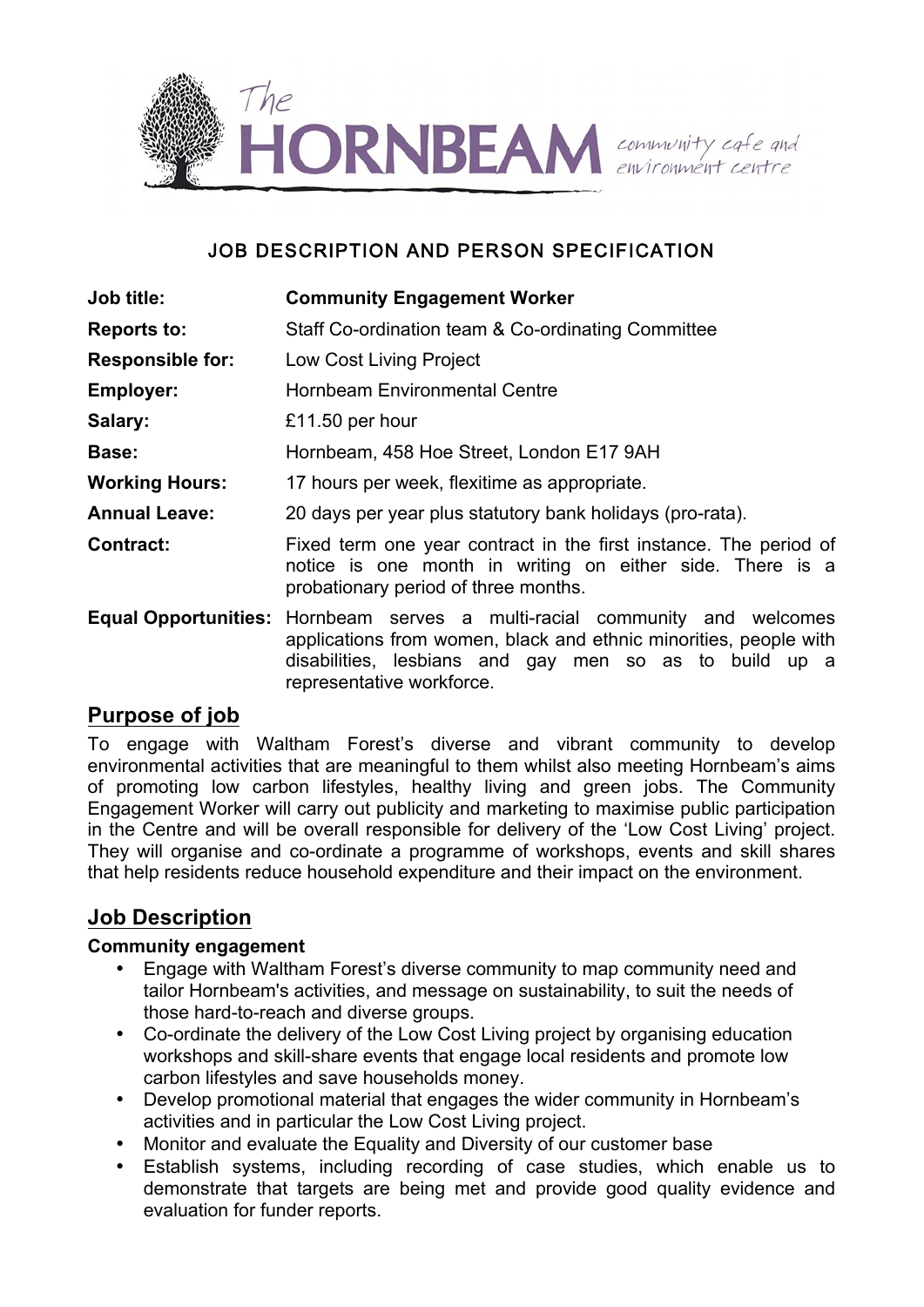## **Promotion & Events**

- Develop a marketing strategy; organise the production of relevant promotional and educational materials for the centre and its projects (including café wall displays); and carry out publicity work. *Supported by all other staff.*
- Overall responsibility for planning and organising events and activities which are financially sustainable, bringing new people to the centre & café
- Organise a programme of seasonal events
- Develop and maximise use of the Hornbeam website and social media to promote the centre, its projects, and environmental and social activism locally.

### **Other responsibilities as part of the Hornbeam team**

- Participate fully in the management and running of the Hornbeam, including attending regular team meetings and undertaking strategic planning with the Hornbeam Coordinating group
- Engage and co-ordinate the contribution of others to the development of the Centre bringing their ideas to Co-ordinating Committee and helping them to drive forward activities.
- Reporting progress & issues to the Coordinating Committee
- Take responsibility for organising and prioritising own work, identifying own support needs and working within the Hornbeam team to support other workers as needed
- Keep a record of hours worked and days taken as holiday or sick leave.
- Participate in systems to deal with cleaning, general enquiries (in person, by telephone or email), record keeping, reporting building maintenance issues and organising servicing for equipment
- Operate according to the Hornbeam's food hygiene, licensing and health and safety procedures and ensure all volunteers are trained in and observing these procedures
- Contribute to regular review of the systems set up to ensure they are working effectively and that they conform with legal requirements
- Share responsibility for supervision and training of volunteers at the centre in particular those working front of house in the café.
- Work with others to ensure that the Centre is fully utilised and overlapping requirements of users are predicted and resolved.